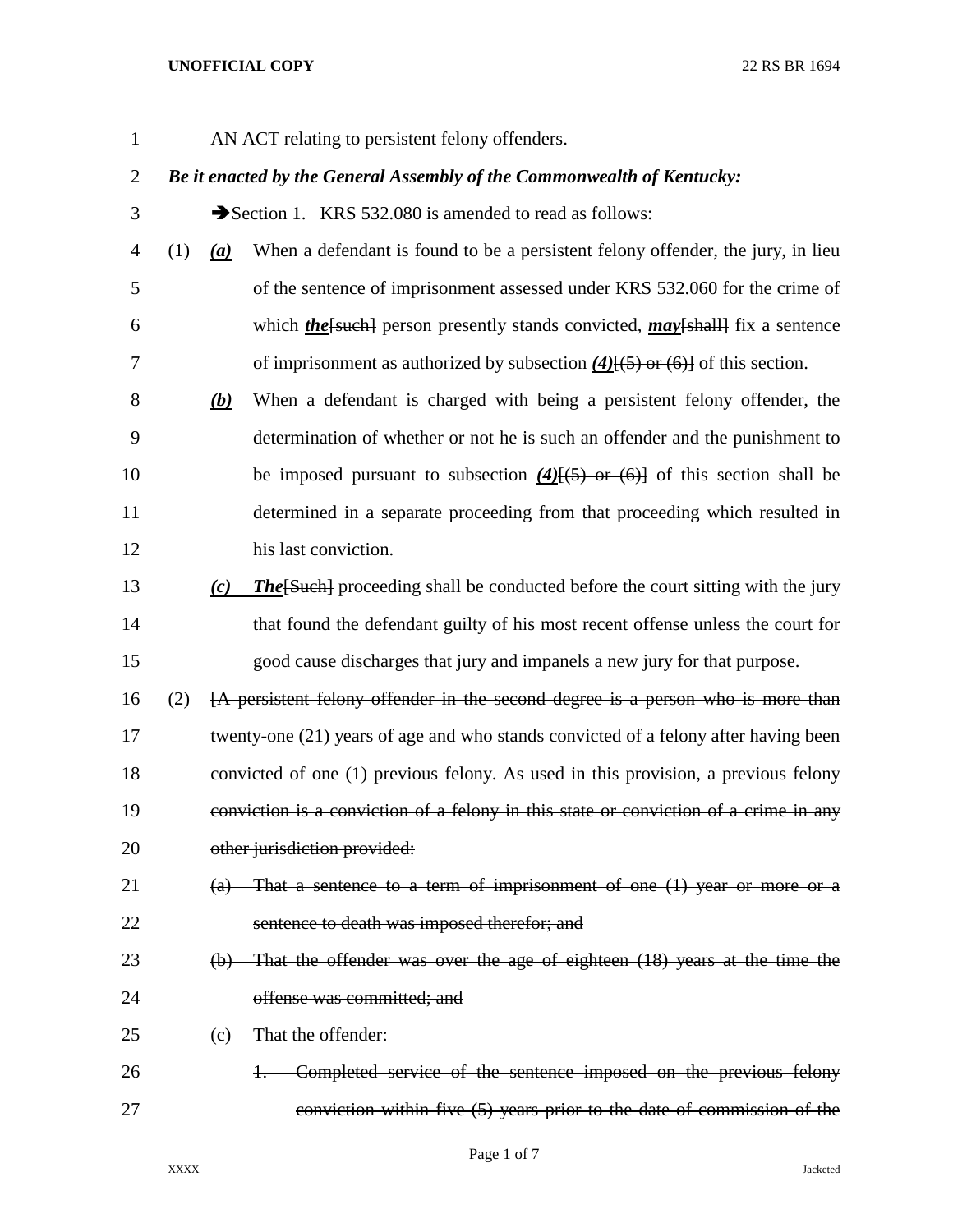| $\mathbf{1}$ | felony for which he now stands convicted; or                                                                    |
|--------------|-----------------------------------------------------------------------------------------------------------------|
| 2            | 2. Was on probation, parole, postincarceration supervision, conditional                                         |
| 3            | discharge, conditional release, furlough, appeal bond, or any other form                                        |
| 4            | of legal release from any of the previous felony convictions at the time                                        |
| 5            | of commission of the felony for which he now stands convicted; or                                               |
| 6            | 3. Was discharged from probation, parole, postincarceration supervision,                                        |
| 7            | conditional discharge, conditional release, or any other form of legal                                          |
| 8            | release on any of the previous felony convictions within five (5) years                                         |
| 9            | prior to the date of commission of the felony for which he now stands                                           |
| 10           | convicted; or                                                                                                   |
| 11           | Was in custody from the previous felony conviction at the time of                                               |
| 12           | commission of the felony for which he now stands convicted; or                                                  |
| 13           | Had escaped from custody while serving any of the previous felony<br>$5-$                                       |
| 14           | convictions at the time of commission of the felony for which he now                                            |
| 15           | stands convicted.                                                                                               |
| 16           | $\overline{(3)}$ - ]A persistent felony offender <del>[in the first degree ]</del> is a person who is more than |
| 17           | twenty-one (21) years of age and who stands convicted of a felony after having been                             |
| 18           | convicted of two $(2)$ or more felonies, or one $(1)$ or more felony sex crimes against                         |
| 19           | a minor as defined in KRS 17.500, and now stands convicted of any one (1) or more                               |
| 20           | felonies. As used in this provision, a previous felony conviction is a conviction of a                          |
| 21           | felony in this state or conviction of a crime in any other jurisdiction provided:                               |
| 22           | That a sentence to a term of imprisonment of one $(1)$ year or more or a<br>(a)                                 |
| 23           | sentence to death was imposed <del>[ therefor];[ and]</del>                                                     |
| 24           | That the offender was over the age of eighteen (18) years at the time the<br>(b)                                |
| 25           | offense was committed; and                                                                                      |
| 26           | That the offender:<br>(c)                                                                                       |
| 27           | Completed service of the sentence imposed on any of the previous<br>1.                                          |
|              |                                                                                                                 |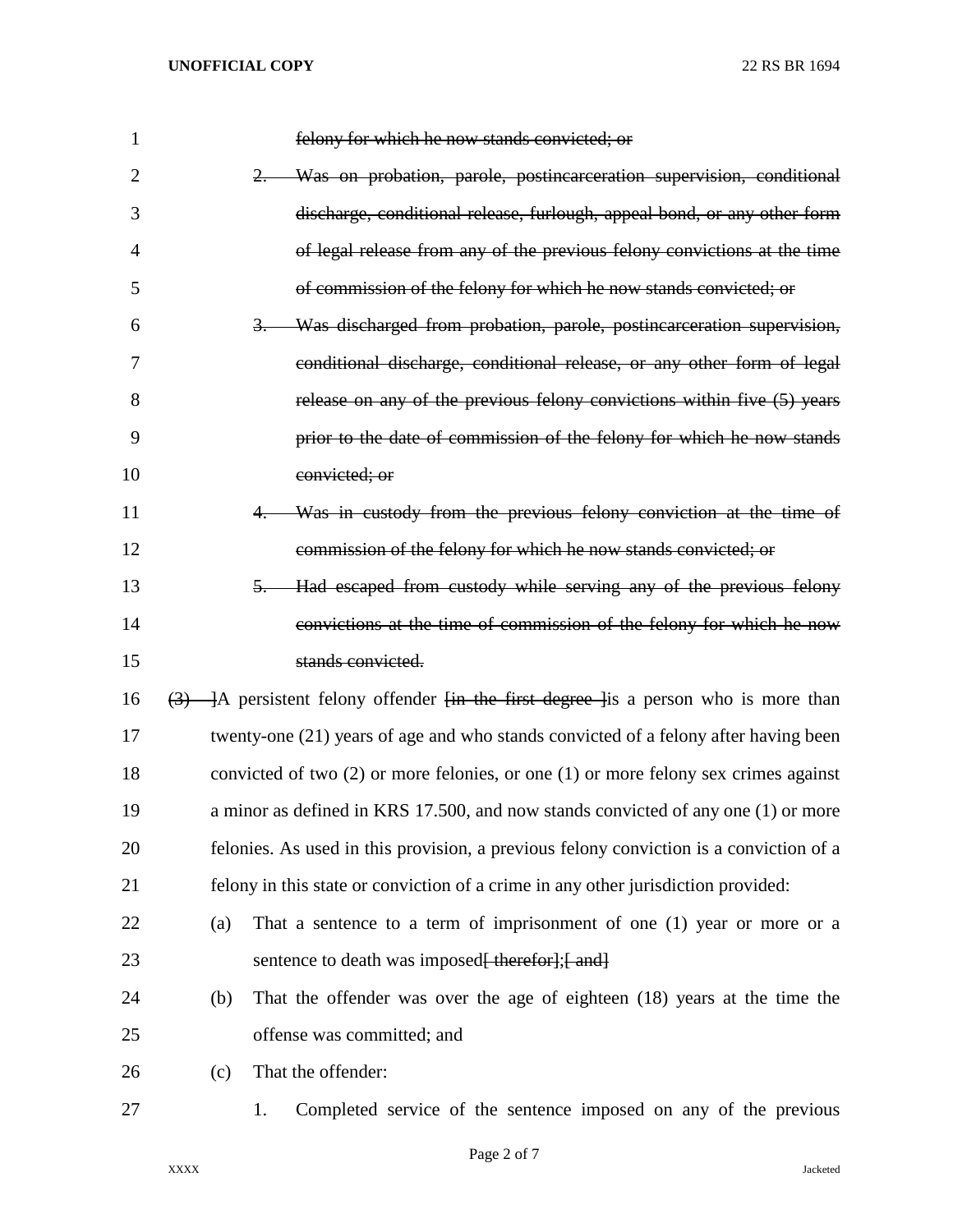| $\mathbf{1}$   |             |    | felony convictions within five (5) years prior to the date of the                               |
|----------------|-------------|----|-------------------------------------------------------------------------------------------------|
| $\overline{2}$ |             |    | commission of the felony for which he now stands convicted; $\left\{ \frac{\alpha}{2} \right\}$ |
| 3              |             | 2. | Was on probation, parole, postincarceration supervision, conditional                            |
| 4              |             |    | discharge, conditional release, furlough, appeal bond, or any other form                        |
| 5              |             |    | of legal release from any of the previous felony convictions at the time                        |
| 6              |             |    | of commission of the felony for which he now stands convicted; $\left\{\text{-or}\right\}$      |
| 7              |             | 3. | Was discharged from probation, parole, postincarceration supervision,                           |
| 8              |             |    | conditional discharge, conditional release, or any other form of legal                          |
| 9              |             |    | release on any of the previous felony convictions within five (5) years                         |
| 10             |             |    | prior to the date of commission of the felony for which he now stands                           |
| 11             |             |    | convicted; $\overline{\leftarrow}$                                                              |
| 12             |             | 4. | Was in custody from the previous felony conviction at the time of                               |
| 13             |             |    | commission of the felony for which he now stands convicted; or                                  |
| 14             |             | 5. | Had escaped from custody while serving any of the previous felony                               |
| 15             |             |    | convictions at the time of commission of the felony for which he now                            |
| 16             |             |    | stands convicted.                                                                               |
| 17             | $(3)$ $(4)$ |    | For the purpose of determining whether a person has two $(2)$ or more previous                  |
| 18             |             |    | felony convictions, two (2) or more convictions of crime for which that person                  |
| 19             |             |    | served concurrent or uninterrupted consecutive terms of imprisonment shall be                   |
| 20             |             |    | deemed to be only one $(1)$ conviction, unless one $(1)$ of the convictions was for an          |
| 21             |             |    | offense committed while that person was imprisoned.                                             |
| 22             |             |    | $(5)$ A person who is found to be a persistent felony offender in the second degree shall       |
| 23             |             |    | be sentenced to an indeterminate term of imprisonment pursuant to the sentencing                |
| 24             |             |    | provisions of KRS $532.060(2)$ for the next highest degree than the offense for which           |
| 25             |             |    | convicted. A person who is found to be a persistent felony offender in the second               |
| 26             |             |    | degree shall not be eligible for probation, shock probation, or conditional discharge,          |
| 27             |             |    | unless all offenses for which the person stands convicted are Class D felony                    |
|                |             |    |                                                                                                 |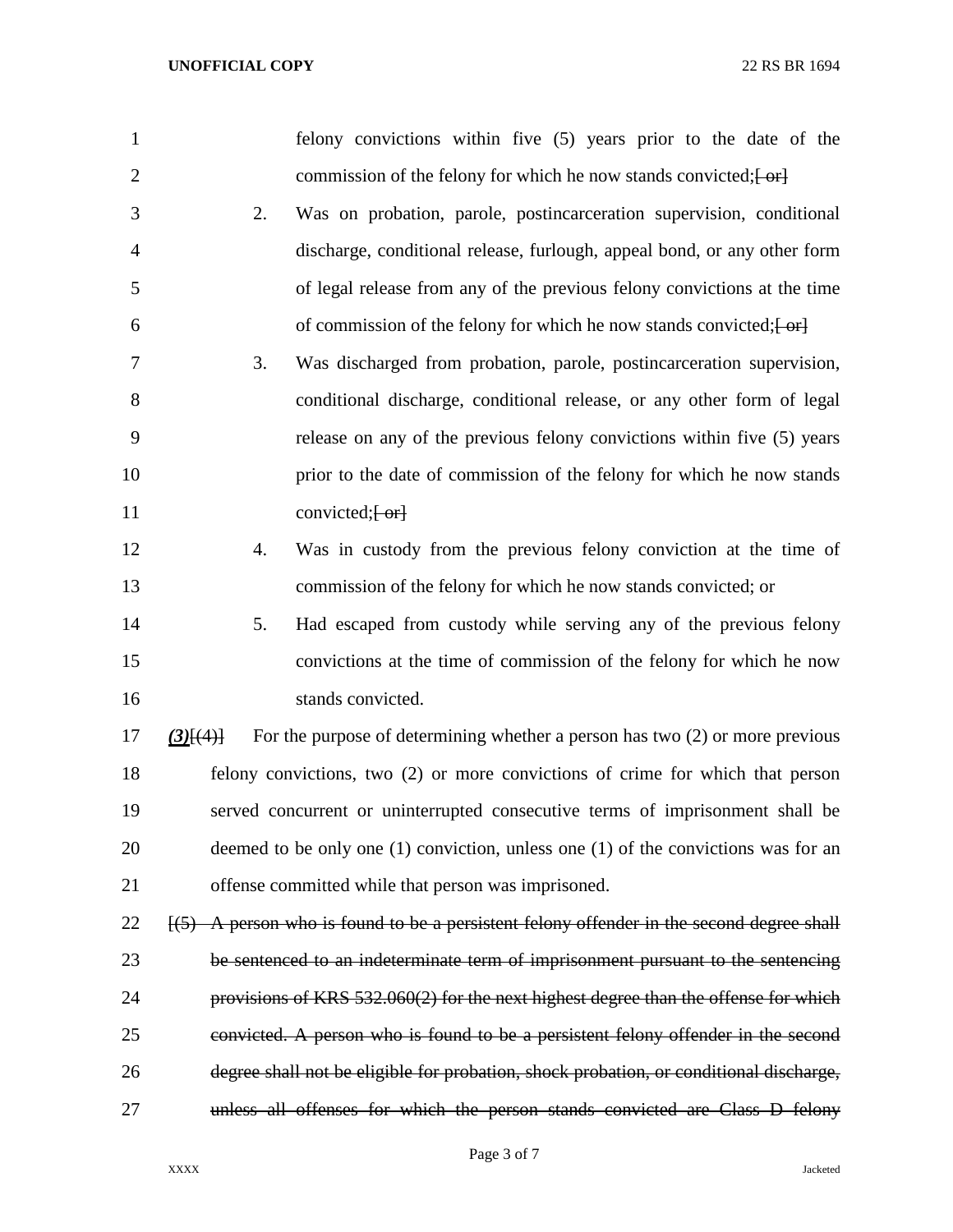offenses which do not involve a violent act against a person, in which case probation, shock probation, or conditional discharge may be granted. A violent offender who is found to be a persistent felony offender in the second degree shall not be eligible for parole except as provided in KRS 439.3401.]

- *(4)*[(6)] A person who is found to be a persistent felony offender [in the first degree **Ishall be sentenced to imprisonment as follows:**
- (a) If the offense for which he presently stands convicted is a Class A or Class B felony, or if the person was previously convicted of one (1) or more sex crimes committed against a minor as defined in KRS 17.500 and presently 10 stands convicted of a subsequent sex crime, a persistent felony offender  $\overline{f}$ 11 the first degree [shall be sentenced to an indeterminate term of imprisonment, 12 the maximum of which shall not be less than twenty (20) years nor more than fifty (50) years, or life imprisonment, or life imprisonment without parole for 14 twenty-five (25) years for a sex crime committed against a minor;
- (b) If the offense for which he presently stands convicted is a Class C or Class D 16 felony, a persistent felony offender <del>[in the first degree ]</del>shall be sentenced to an indeterminate term of imprisonment, the maximum of which shall not be 18 less than ten (10) years nor more than twenty (20) years.
- *(5)*[(7)] A person who is found to be a persistent felony offender [in the first degree 20  $\frac{1}{20}$   $\frac{1}{20}$   $\frac{1}{20}$   $\frac{1}{20}$   $\frac{1}{20}$   $\frac{1}{20}$   $\frac{1}{20}$   $\frac{1}{20}$   $\frac{1}{20}$   $\frac{1}{20}$   $\frac{1}{20}$   $\frac{1}{20}$   $\frac{1}{20}$   $\frac{1}{20}$   $\frac{1}{20}$   $\frac{1}{20}$   $\frac{1}{20}$   $\frac{1}{20}$   $\frac{1}{20}$   $\frac{1}{20}$  unless all offenses for which the person stands convicted are Class D felony offenses which do not involve a violent act against a person or a sex crime as that term is defined in KRS 17.500, in which case, probation, shock probation, or conditional discharge may be granted. If the offense the person presently stands convicted of is a Class A, B, or C felony, the person shall not be eligible for parole until the person has served a minimum term of incarceration of not less than ten (10) years, unless another sentencing scheme applies. A violent offender who is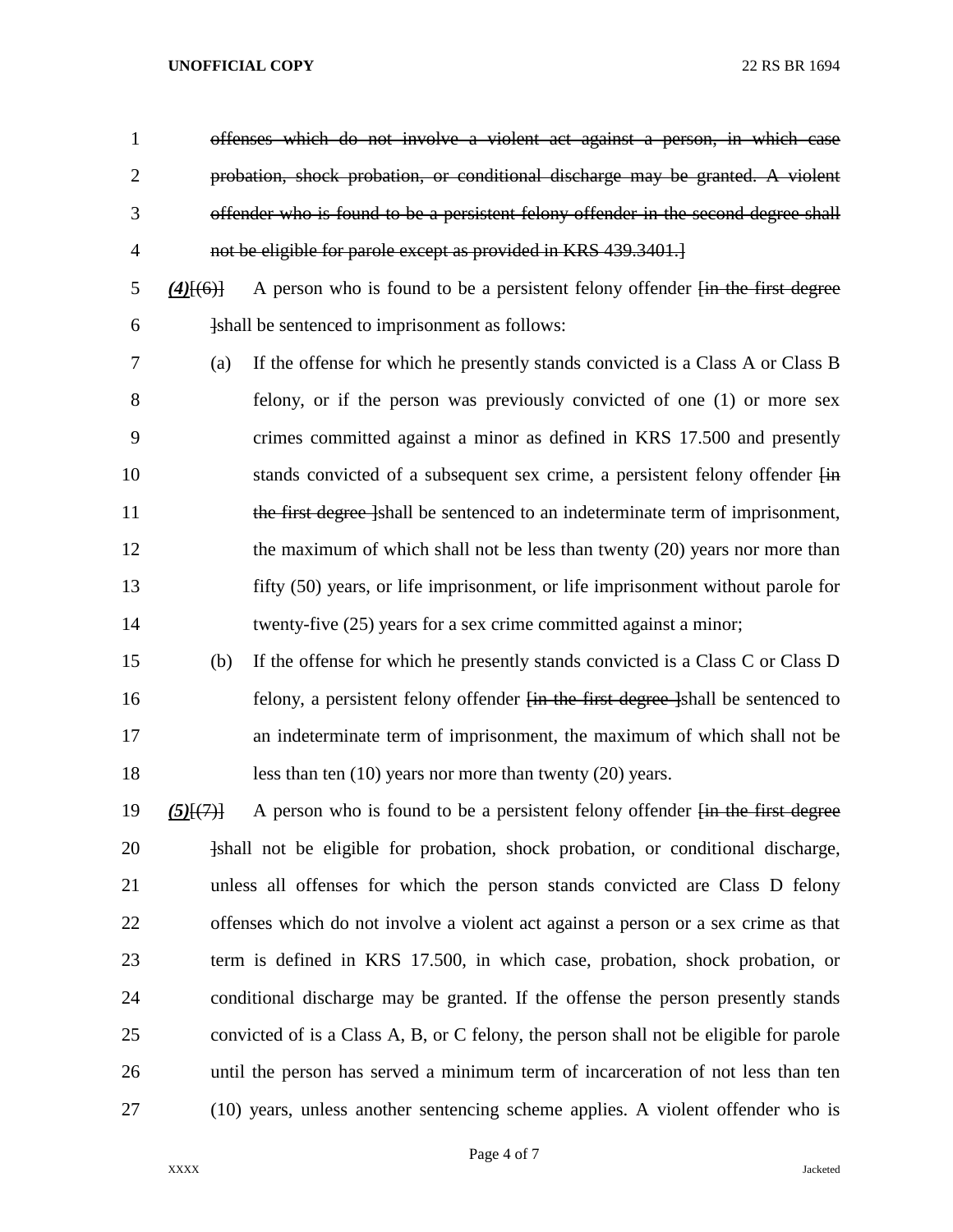| $\mathbf{1}$   | found to be a persistent felony offender <i>fin</i> the first degree lshall not be eligible for |                                                                                    |  |  |  |  |
|----------------|-------------------------------------------------------------------------------------------------|------------------------------------------------------------------------------------|--|--|--|--|
| $\overline{2}$ | parole except as provided in KRS 439.3401.                                                      |                                                                                    |  |  |  |  |
| 3              | $(6)$ $(8)$ }                                                                                   | A conviction, plea of guilty, or Alford plea under KRS 218A.1415 shall not         |  |  |  |  |
| 4              |                                                                                                 | trigger the application of this section, regardless of the number or type of prior |  |  |  |  |
| 5              |                                                                                                 | felony convictions that may have been entered against the defendant. A conviction, |  |  |  |  |
| 6              | plea of guilty, or Alford plea under KRS 218A.1415 may be used as a prior felony                |                                                                                    |  |  |  |  |
| 7              | offense allowing this section to be applied if he or she is subsequently convicted of           |                                                                                    |  |  |  |  |
| 8              | a different felony offense.                                                                     |                                                                                    |  |  |  |  |
| 9              | $(7)$ $(9)$ }                                                                                   | The provisions of this section amended by 1994 Ky. Acts ch. 396, sec. 11,          |  |  |  |  |
| 10             | shall be retroactive.                                                                           |                                                                                    |  |  |  |  |
| 11             | $(8)$ $\{ (40)$                                                                                 | Except as provided in paragraph (b) of this subsection, this section shall<br>(a)  |  |  |  |  |
| 12             |                                                                                                 | not apply to a person convicted of a criminal offense if the penalty for that      |  |  |  |  |
| 13             |                                                                                                 | offense was increased from a misdemeanor to a felony, or from a lower felony       |  |  |  |  |
| 14             |                                                                                                 | classification to a higher felony classification, because the conviction           |  |  |  |  |
| 15             |                                                                                                 | constituted a second or subsequent violation of that offense.                      |  |  |  |  |
| 16             | (b)                                                                                             | This subsection shall not prohibit the application of this section to a person     |  |  |  |  |
| 17             |                                                                                                 | convicted of:                                                                      |  |  |  |  |
| 18             |                                                                                                 | A felony offense arising out of KRS 189A.010, 189A.090, 506.140,<br>1.             |  |  |  |  |
| 19             |                                                                                                 | 508.032, 508.140, or 510.015; or                                                   |  |  |  |  |
| 20             |                                                                                                 | Any other felony offense if the penalty was not enhanced to a higher<br>2.         |  |  |  |  |
| 21             |                                                                                                 | level because the Commonwealth elected to prosecute the person as a                |  |  |  |  |
| 22             |                                                                                                 | first-time violator of that offense.                                               |  |  |  |  |
| 23             |                                                                                                 | Section 2. KRS 439.3405 is amended to read as follows:                             |  |  |  |  |
| 24             | (1)                                                                                             | Notwithstanding any statute eliminating parole or establishing minimum time for    |  |  |  |  |
| 25             |                                                                                                 | parole eligibility for a certain class or status of offender, including KRS        |  |  |  |  |
| 26             |                                                                                                 | 439.340(11), 439.3401, 532.080(5)[(7)], and 533.060, the board, with the written   |  |  |  |  |
| 27             |                                                                                                 | consent of a majority of the full board, may review the case of any prisoner and   |  |  |  |  |
|                |                                                                                                 |                                                                                    |  |  |  |  |

Page 5 of 7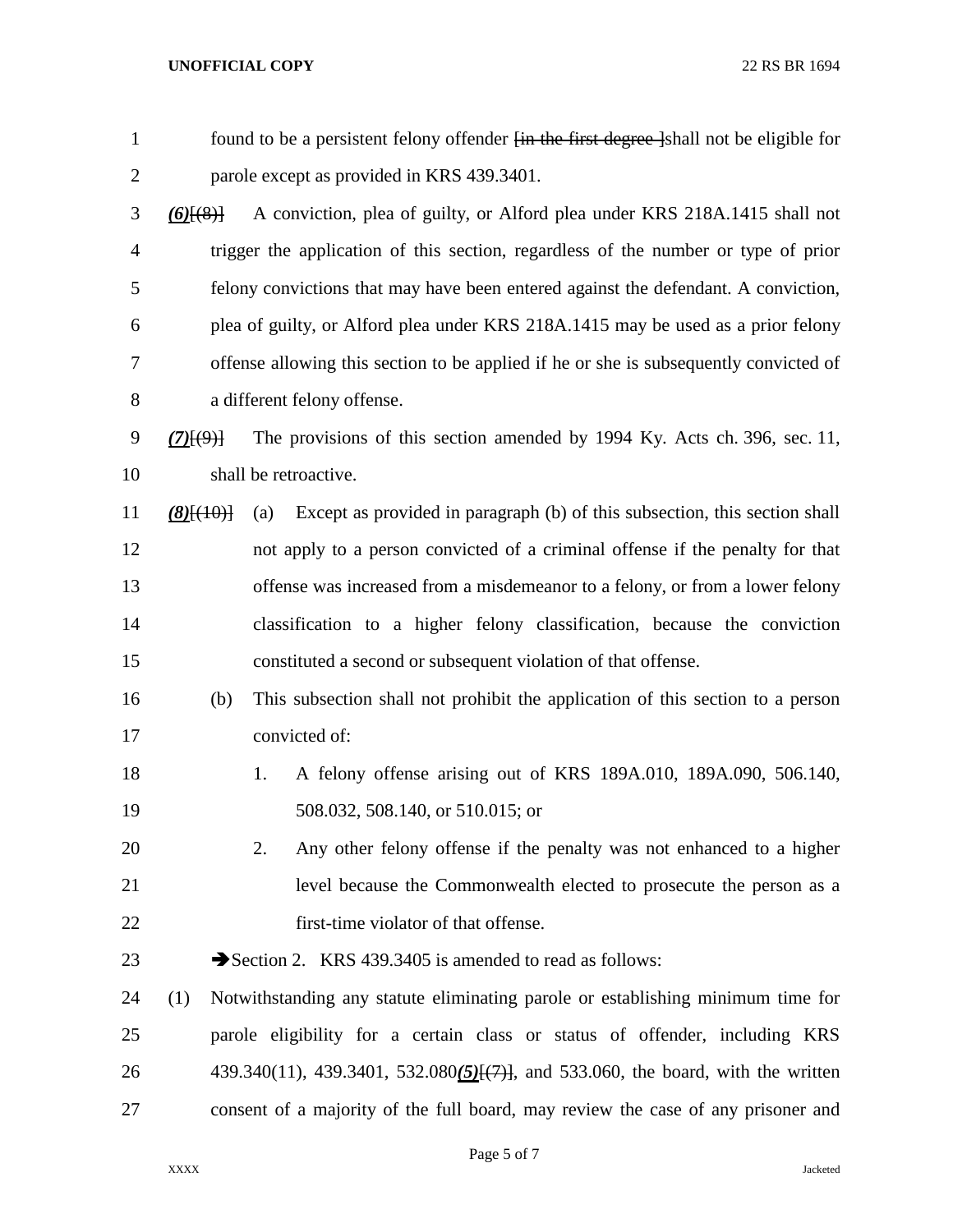release that prisoner on parole despite any elimination of or minimum time for parole eligibility, when the prisoner has a documented terminal medical condition likely to result in death within one (1) year or severe chronic lung disease, end-stage heart disease, severe neuro-muscular disease such as multiple sclerosis; or has severely limited mobility as a result of stroke, disease, or trauma; or is dependent on external life support systems and would not pose a threat to society if paroled.

 (2) Medical information considered under this section shall be limited to the medical findings supplied by Department of Corrections medical staff. The medical staff shall provide in writing the prisoner's diagnosis and prognosis in support of the conclusion that the prisoner suffers from a terminal medical condition likely to result in death within one (1) year or because of the conditions set forth in subsection (1) of this section he or she is substantially dependent on others for the activities of daily living.

 (3) The medical information prepared by the Department of Corrections medical staff under this section shall be forwarded to the medical director of the Department of Corrections who shall submit that information and a recommendation for or against parole review under this section to the commissioner of the Department of Corrections or his or her designee. With the approval of the commissioner of the Department of Corrections, a request for parole review under this section, along with the medical information and medical director's recommendation, shall be 21 submitted to the board.

 (4) Medical information presented under this section shall be considered along with other information relevant to a decision regarding the granting of parole and shall not constitute the only reason for granting parole.

 (5) Notwithstanding KRS 439.340(5), in addition to or in conjunction with each review conducted under subsection (1) of this section for any prisoner convicted of a Class A or B felony, or of a Class C felony involving violence or a sexual offense and

Page 6 of 7